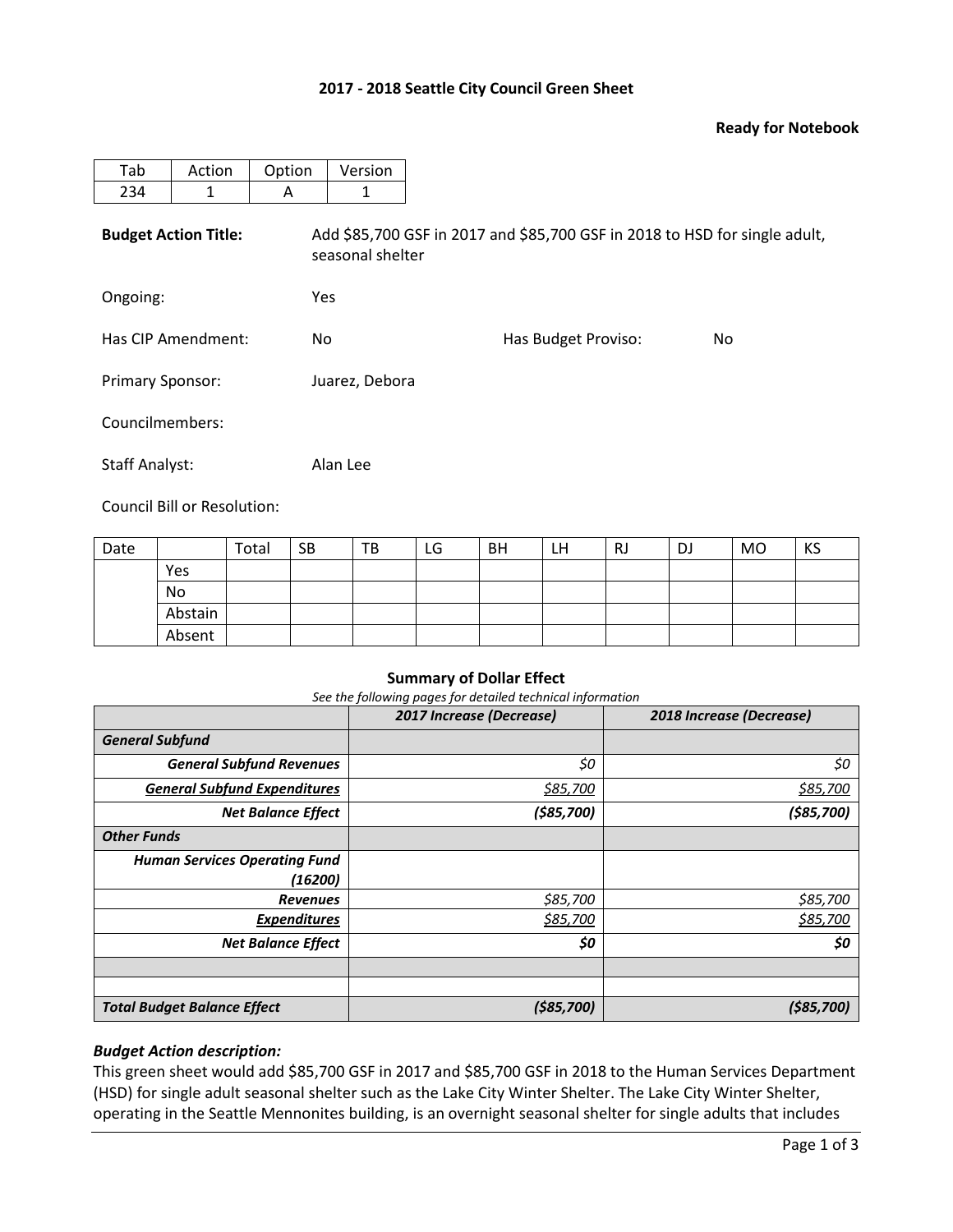| Action | Ontion | Version |
|--------|--------|---------|
|        |        |         |

case management and dinner and breakfast for guests. As the City moves towards a comprehensive shelter and housing program to address homelessness there is a need to maintain crisis interventions during the next two years as the new approach formulates.